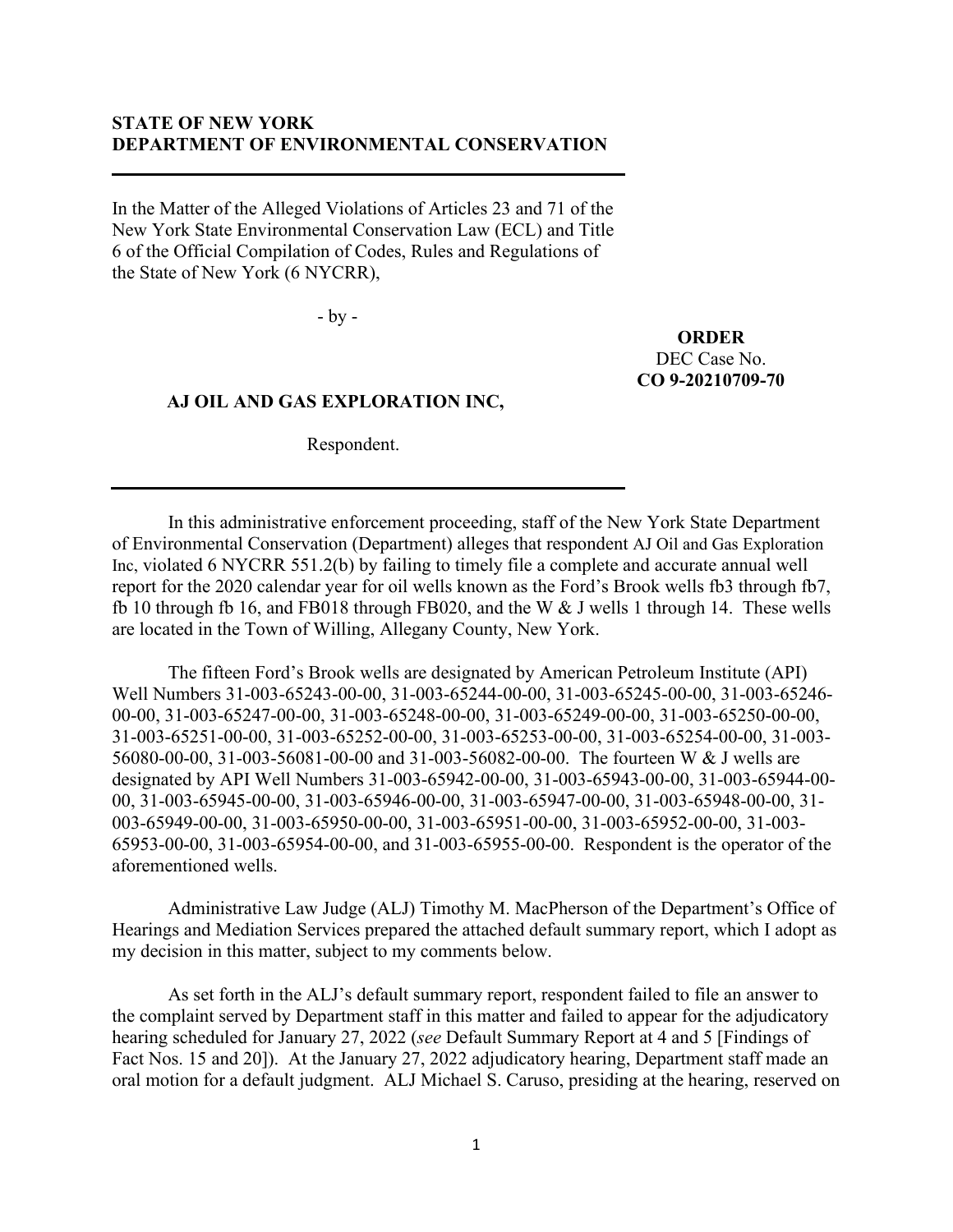the motion, and Department staff later submitted a written motion for default judgment with supporting papers. The matter was then assigned to ALJ MacPherson.

As a consequence of respondent's failure to answer or appear in this matter, ALJ MacPherson recommends that Department staff's motion for a default judgment be granted (*see* Default Summary Report at 6 and 7). I concur that staff is entitled to a judgment on default pursuant to 6 NYCRR 622.15. The pleadings and the papers submitted with and in support of the motion provide sufficient facts to enable me to determine that staff has a viable claim that respondent failed to timely file an annual well report for the 2020 calendar year for Ford's Brook wells fb 3 through fb 7, fb 10 through fb 16, and FB018 through FB020, and for W & J wells 1 through 14. Accordingly, respondent is in violation of 6 NYCRR 551.2(b).

Department staff correctly points out that the requirement to file annual well reports is important to determining the status of the State's resources given the potential or actual environmental harm that may result from the lack of accurate, annual information about well activity. The identification of non-producing wells for plugging is significant for the prevention of groundwater contamination (*see* Motion for Default Judgment, Exhibit A, Affirmation of Anne Haas, Esq. (Haas Aff.), dated February 22, 2022, ¶ 13; *see also* Affidavit of Ted Loukides, sworn to February 16, 2022, ¶ 22).

Department staff, in its papers, sought a penalty of three thousand dollars (\$3,000), and ALJ MacPherson recommended that respondent AJ Oil and Gas Exploration Inc be directed to pay this amount. ECL 71-1307(1) provides that any person who violates any provision of ECL article 23 or commits any offense described in ECL 71-1305 shall be liable for a penalty of up to eight thousand dollars (\$8,000) for the first day of violation and up to two thousand dollars (\$2,000) per day for each day the violation continues. ECL 71-1305(2) provides that it is unlawful for any person to violate any rule or regulation promulgated pursuant to ECL article 23, which would include the regulatory requirement at issue here -- 6 NYCRR 551.2(b).

In other proceedings of this nature, Department staff has requested a civil penalty of \$1,500 for each time that a well owner or operator failed to timely submit an annual well report (*see* Default Summary Report at 6 and 7; Haas Aff., ¶ 14).

In its motion for default judgment however, Department staff maintained that a higher penalty of three thousand dollars (\$3,000) was warranted (*see* Default Summary Report at 6 and 7); Haas Aff., ¶¶ 9-13, 15-16,). Department staff cited respondent's history of noncompliance with the oil and gas well program, exemplified by a 2020 consent order, as an aggravating factor (*see id*.; *see also* Exhibit E [prior order on consent effective November 13, 2020]).

The record demonstrates that respondent AJ Oil and Gas Exploration Inc failed to submit a timely and complete annual well report for the referenced Ford's Brook and W & J wells for the calendar year 2020. Notwithstanding the efforts of Department staff to obtain respondent's compliance, including numerous written and oral reminders, respondent failed to file an acceptable annual well report for the 2020 calendar year *(see e.g.* Default Summary Report at 3-5 [Findings of Fact Nos. 8-13, 16-19). The record reflects that respondent's filing of the 2020 annual well report, which was over seven months late, was incomplete. Although respondent has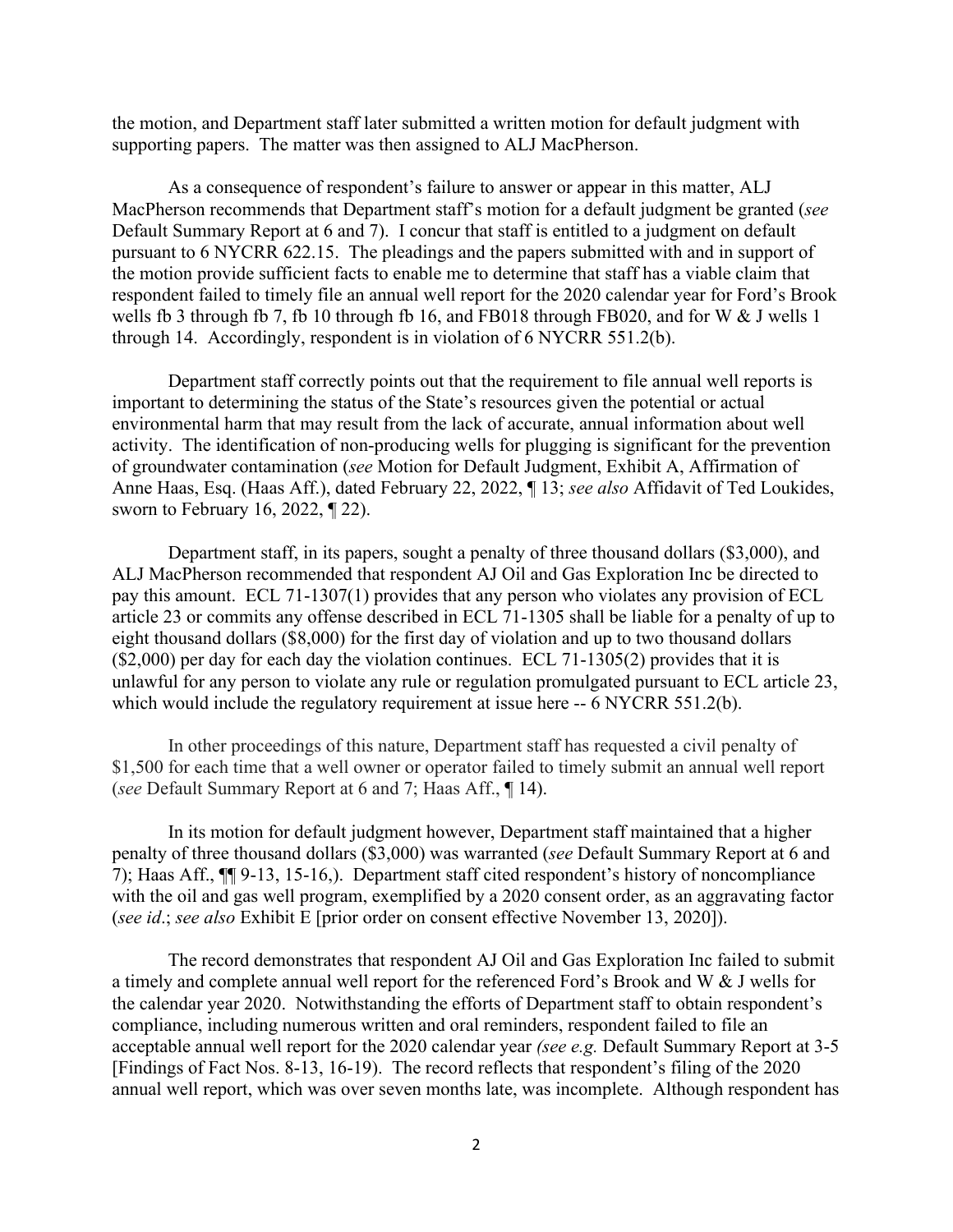submitted a late 2020 annual well report or pages thereto on several occasions., it has failed to make the requisite and necessary corrections. Respondent has also failed to sign the proposed Department consent order and submit the associated penalty payment required to resolve this matter (*see* Default Summary Report at 4 [Finding of Fact No. 13]). Although the civil penalty that Department staff is requesting is consistent with ECL 71-1307(1), due to the number of wells at issue a higher civil penalty could have been supported. However, in the circumstances here, the civil penalty is limited to the amount set forth in staff's papers.<sup>[1](#page-2-0)</sup>

Based on the record before me, the recommended penalty is authorized. I direct that respondent AJ Oil and Gas Exploration Inc submit the civil penalty of three thousand dollars (\$3,000) and a complete and annual well report to the Department within thirty (30) days of the service of this order upon respondent.

**NOW, THEREFORE,** having considered this matter and being duly advised, it is **ORDERED** that:

- I. Department staff's motion for a default judgment pursuant to 6 NYCRR 622.15 is granted. By failing to answer or appear in this proceeding, respondent AJ Oil and Gas Exploration Inc waived its right to be heard at the hearing.
- II. Based on the pleadings and papers submitted with and in support of Department staff's motion, respondent AJ Oil and Gas Exploration Inc is determined to have violated 6 NYCRR 551.2(b), by failing to timely file a complete and accurate annual well report for the 2020 calendar year for the fifteen Ford's Brook wells fb3 through fb7, fb 10 through 16, FB018 through FB020 (API Well Numbers 31-003-65243-00- 00, 31-003-65244-00-00, 31-003-65245-00-00, 31-003-65246-00-00, 31-003-65247- 00-00, 31-003-65248-00-00, 31-003-65249-00-00, 31-003-65250-00-00, 31-003- 65251-00-00, 31-003-65252-00-00, 31-003-65253-00-00, 31-003-65254-00-00, 31- 003-56080-00-00, 31-003-56081-00-00, 31-003-56082-00-00), and the fourteen W & J wells 1 through 14, (API Well Numbers 31-003-65942-00-00, 31-003-65943-00-00, 31-003-65944-00-00, 31-003-65945-00-00, 31-003-65946-00-00, 31-003-65947-00- 00, 31-003-65948-00-00, 31-003-65949-00-00, 31-003-65950-00-00, 31-003-65951- 00-00, 31-003-65952-00-00, 31-003-65953-00-00, 31-003-65954-00-00, and 31-003- 65955-00-00).
- III. Within thirty (30) days of the service of this order upon respondent AJ Oil and Gas Exploration Inc, respondent shall submit to the Department a complete and accurate annual well report for the fifteen Ford's Brook and fourteen W & J wells for the 2020 calendar year.
- IV. Respondent AJ Oil and Gas Exploration Inc is hereby assessed a civil penalty in the amount of three thousand dollars (\$3,000), to be paid within thirty (30) days of the service of this order upon respondent. Payment is to be by certified check, cashier's

<span id="page-2-0"></span> $1$  The general principle is that a default judgment cannot exceed the amount demanded in complaint, absent notice to respondent that a greater penalty would be sought. *See* Matter of 134-15 Rock Management Corp., et al., Order of the Commissioner, December 10, 2008, at 4; *see also* CPLR 3215(b).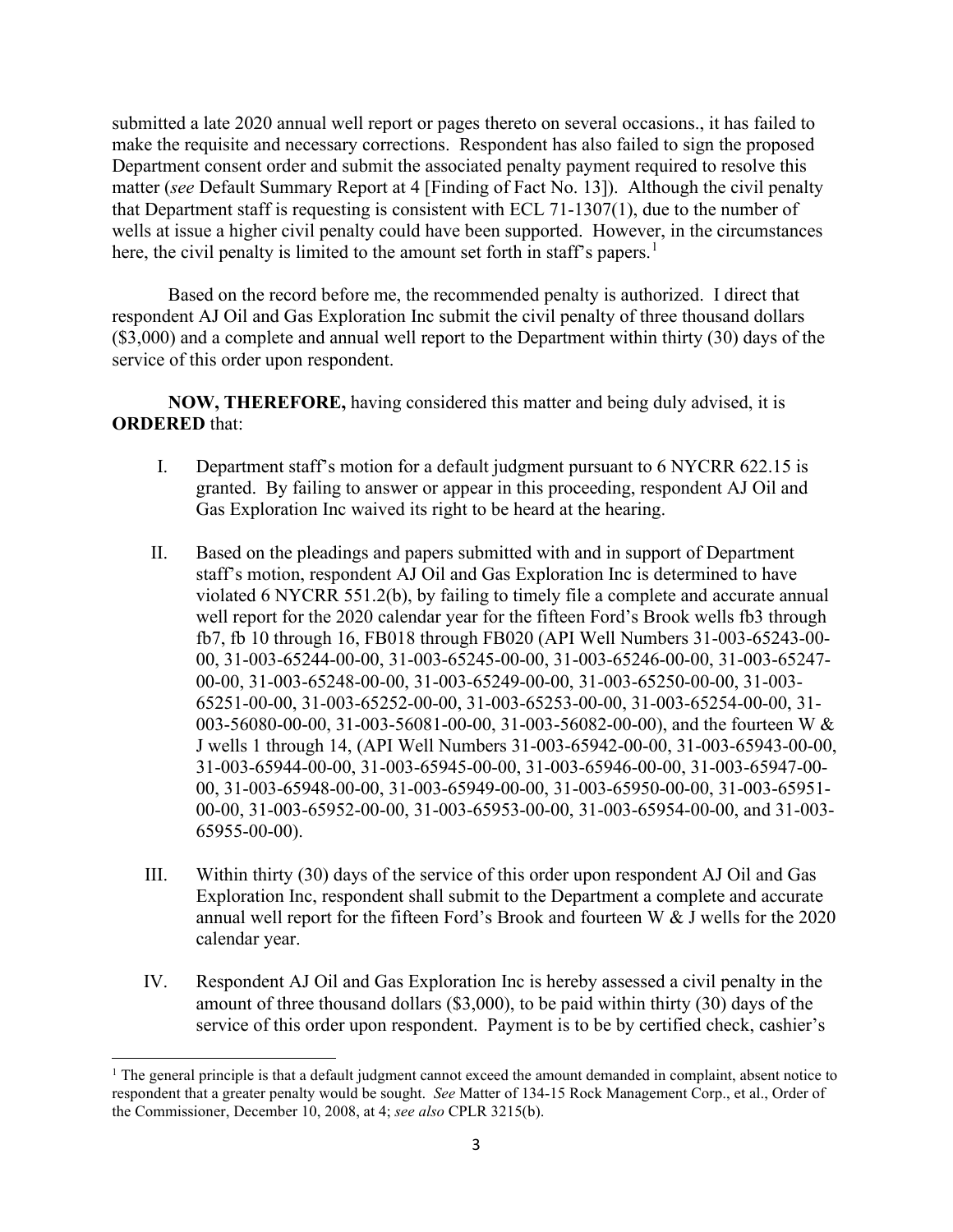check or money order made payable to the New York State Department of Environmental Conservation at the address noted in paragraph V of this order.

V. The annual well report and civil penalty payment shall be sent to the following address:

> New York State Department of Environmental Conservation Division of Mineral Resources Oil and Gas Compliance Enforcement Section 625 Broadway, 3rd Floor Albany, New York 12233-6500 Attn: Theodore N. Loukides, Chief.

- VI. Any questions or other correspondence regarding this order shall also be addressed to Theodore N. Loukides at the address referenced in paragraph V of this order.
- VII. The provisions, terms and conditions of this order shall bind respondent AJ Oil and Gas Exploration Inc and its agents, successors and assigns, in any and all capacities.

For the New York State Department of Environmental Conservation

By:  $/s/$ 

 Basil Seggos Commissioner

Dated: April 22, 2022 Albany, New York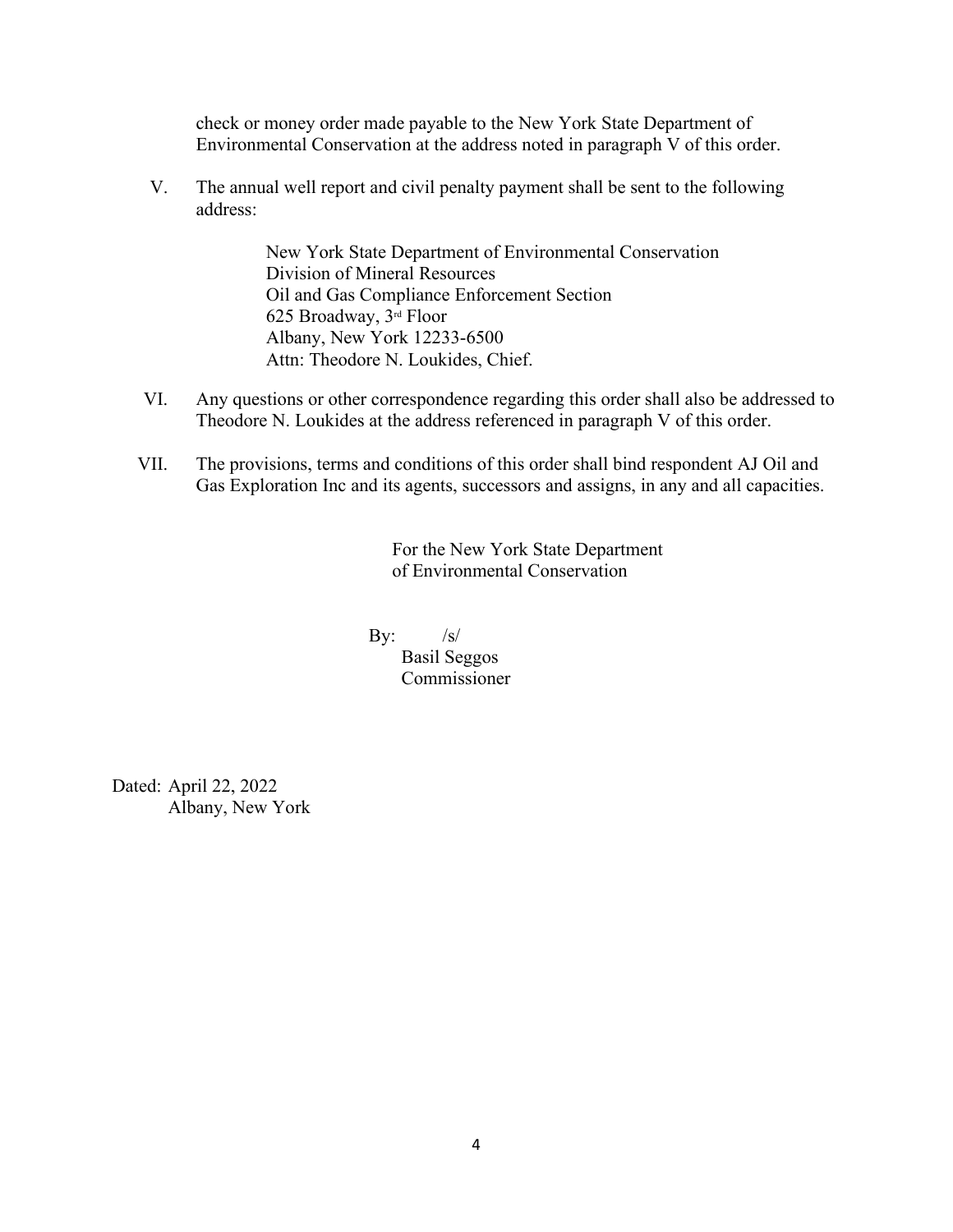## **STATE OF NEW YORK DEPARTMENT OF ENVIRONMENTAL CONSERVATION**

**\_\_\_\_\_\_\_\_\_\_\_\_\_\_\_\_\_\_\_\_\_\_\_\_\_\_\_\_\_\_\_\_\_\_\_\_\_\_\_\_\_\_\_\_\_\_\_\_\_\_\_\_\_**

In the Matter of the Alleged Violations of Articles 23 and 71 of the New York State Environmental Conservation Law (ECL) and Title 6 of the Official Compilation of Codes, Rules and Regulations of the State of New York (6 NYCRR),

- by -

#### **AJ OIL AND GAS EXPLORATION INC,**

**\_\_\_\_\_\_\_\_\_\_\_\_\_\_\_\_\_\_\_\_\_\_\_\_\_\_\_\_\_\_\_\_\_\_\_\_\_\_\_\_\_\_\_\_\_\_\_\_\_\_\_\_\_**

Respondent.

Procedural History

Staff of the New York State Department of Environmental Conservation (Department) served AJ Oil and Gas Exploration Inc (respondent) with a notice of hearing and complaint dated November 22, 2021, alleging a violation of ECL 71-1305(2) and 6 NYCRR 551.2(b), for failure to file a timely annual well report for the 2020 calendar year for fifteen (15) wells (known as Ford's Brook wells fb 3 through fb 7, fb 10 through fb 16, and FB 018 through FB 020), and fourteen (14) wells (known as W & J wells 1 through 14) located in the Town of Willing, Allegany County, New York.

The Ford's Brook wells are designated by American Petroleum Institute (API) Well Numbers 31-003-65243-00-00, 31-003-65244-00-00, 31-003-65245-00-00, 31-003-65246-00-00, 31-003-65247-00-00, 31-003-65248-00-00, 31-003-65249-00-00, 31-003-65250-00-00, 31-003- 65251-00-00, 31-003-65252-00-00, 31-003-65253-00-00, 31-003-65254-00-00, 31-003-56080- 00-00, 31-003-56081-00-00, and 31-003-56082-00-00, respectively. The W & J wells are designated by API Well Numbers 31-003-65942-00-00, 31-003-65943-00-00, 31-003-65944-00- 00, 31-003-65945-00-00, 31-003-65946-00-00, 31-003-65947-00-00, 31-003-65948-00-00, 31- 003-65949-00-00, 31-003-65950-00-00, 31-003-65951-00-00, 31-003-65952-00-00, 31-003- 65953-00-00, 31-003-65954-00-00, and 31-003-65955-00-00, respectively.

The complaint seeks an order of the Commissioner (1) finding respondent in violation of ECL 71-1305(2) and 6 NYCRR 551.2(b); (2) directing respondent to submit an acceptable annual well report to the Department for the calendar year 2020; (3) assessing a civil penalty in the amount of three thousand dollars (\$3,000); and (4) granting such other relief as the Commissioner may deem appropriate.

**DEFAULT SUMMARY REPORT**

> DEC Case No. **CO 9-20210709-70**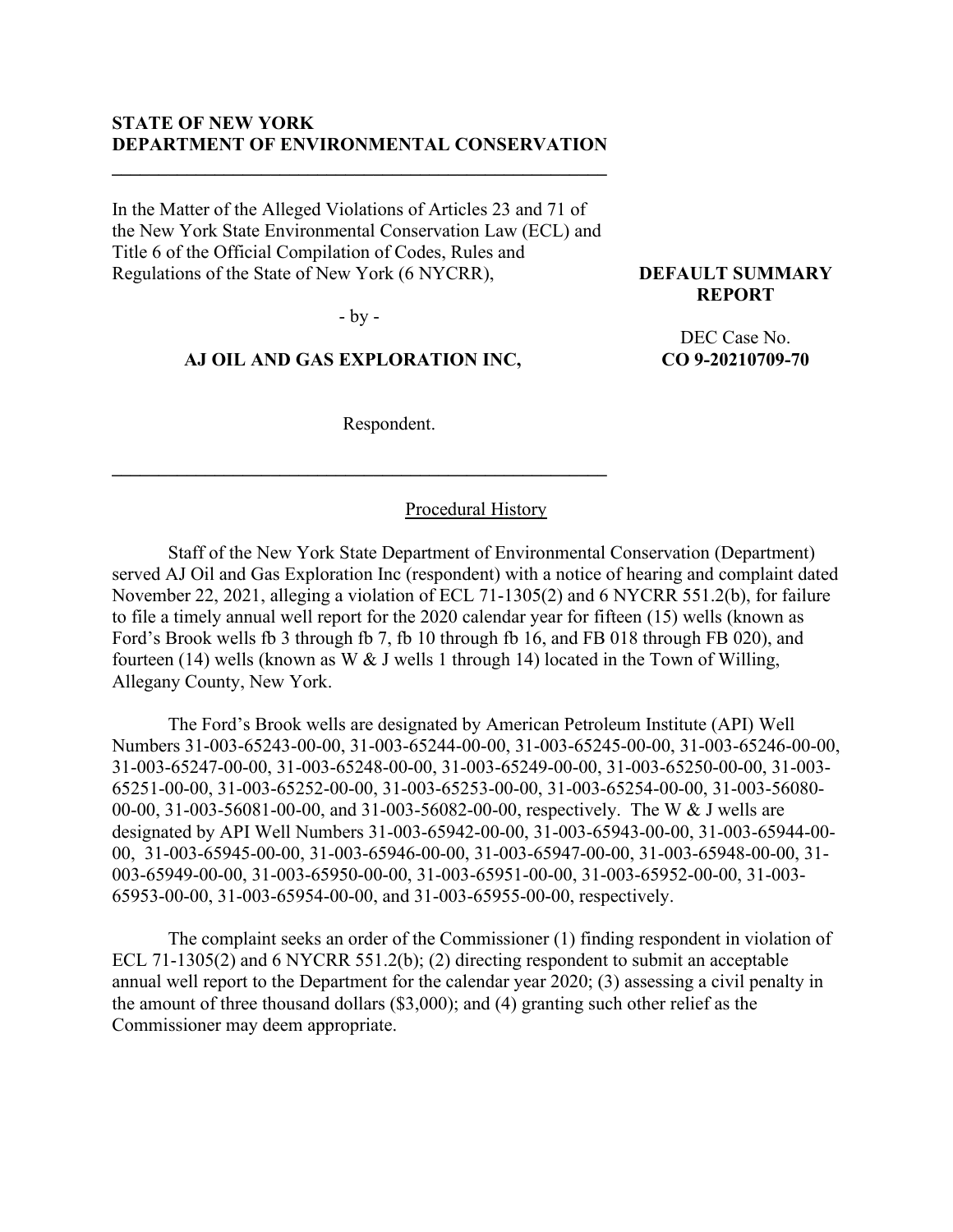Service of the notice of hearing and complaint was made by certified mail, return receipt requested and was received by respondent on November 24, 2021 (*see* 6 NYCRR 622.3[a][3]). Respondent failed to answer the complaint as directed in the notice of hearing. As stated in Department staff's November 22, 2021, notice of hearing, a virtual adjudicatory hearing was convened before Administrative Law Judge (ALJ) Michael S. Caruso at 10:00 a.m. on January 27, 2022. (*See* Motion for Default Judgment, Exhibit A, affirmation of Anne Haas [Haas Aff.], dated February 22, 2022, ¶ 2; Hearing Record). Department staff was represented by Anne Haas, Esq., Office of General Counsel, New York State Department of Environmental Conservation, 625 Broadway, Albany, New York. No one appeared on behalf of respondent (*see*  Haas Aff. ¶ 4; Hearing Record).

ALJ Caruso noted for the record that respondent had failed to answer the complaint and failed to appear for the adjudicatory hearing. Department staff moved orally for a default judgment pursuant to 6 NYCRR 622.15. ALJ Caruso reserved on the oral motion, allowing the record to remain open for Department staff to submit the documentation required by 6 NYCRR 622.15(b). By cover letter dated February 22, 2022, staff submitted a written motion for a default judgment with supporting papers (*see* Appendix A, attached hereto [listing documents submitted on motion]). Department staff served the motion and supporting papers on respondent by first class mail on or about February 22, 2022 (*see* affidavit of service of Melissa Evans, sworn to February 22, 2022). Respondent did not respond to the motion.

#### Applicable Regulatory Provisions

6 NYCRR Section 551.2 Production and purchase reports.

\* \* \*

"(b) Each person who first produces, sells or purchases oil and gas produced in the State and the operator of each gas storage facility in the State must file with the department on a form the department prescribes a statement of the oil and gas produced, sold, purchased or stored. The information contained in this statement must be compiled on a calendar year basis and must be filed no later than March 31st next following the close of the calendar year, unless the department requires otherwise."

\* \* \*

## Findings of Fact

1. Ted Loukides is an employee of the Department and is a Mineral Resources Specialist 4 in the Department's Division of Mineral Resources. Mr. Loukides is the Section Chief of the Oil and Gas Compliance and Enforcement Section in the Division's Bureau of Resource Development and Reclamation. Mr. Loukides's duties include the administration of the provisions of ECL article 23 and 6 NYCRR part 550, *et seq*. including reporting requirements. Mr. Loukides has access to and is custodian of Department records relating to the operation of oil and gas wells, including all annual well reports (AWRs) submitted to the Department. (*See* affidavit of Ted Loukides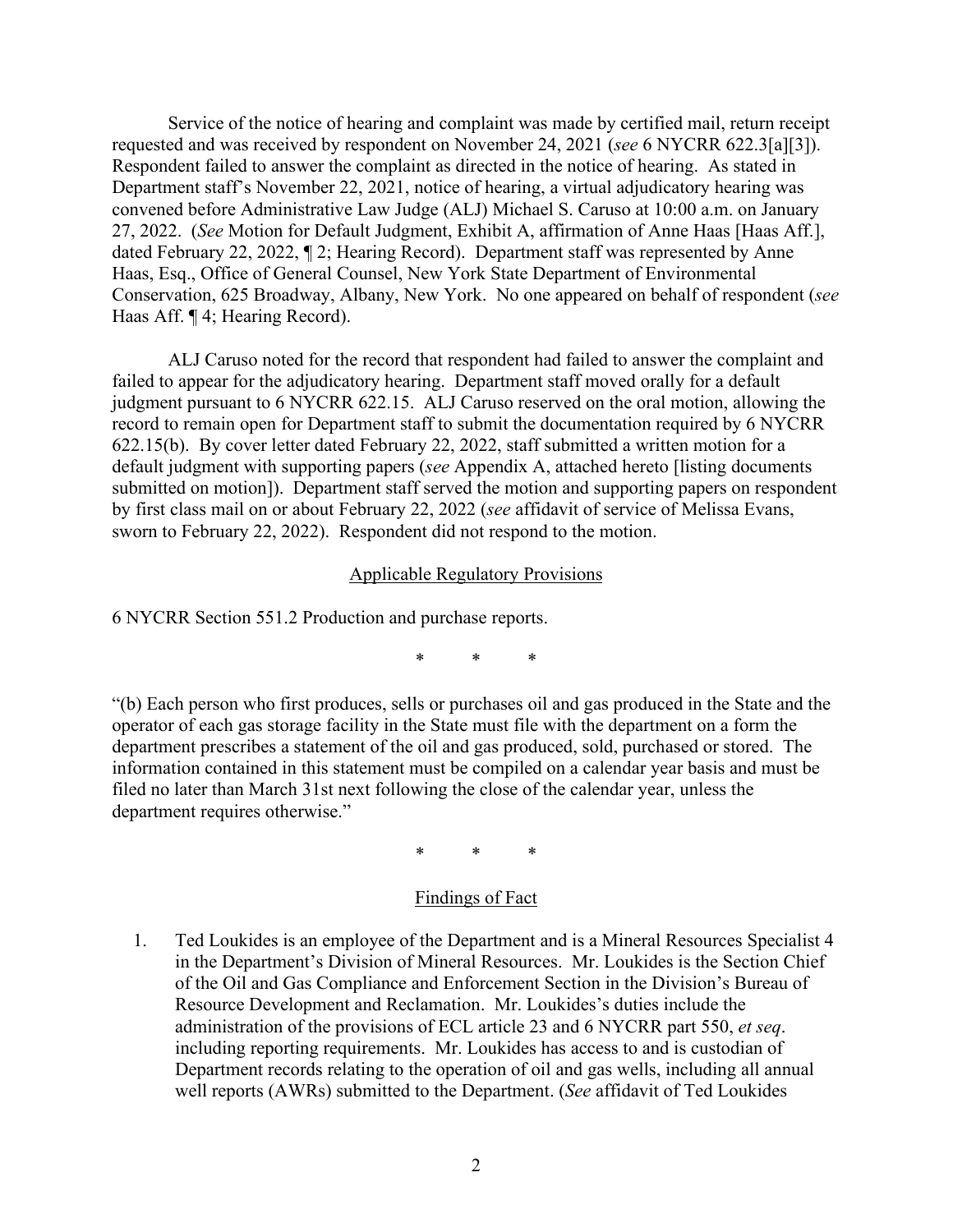[Loukides Aff.], sworn to February 16, 2022, ¶¶ 1-3.)

- 2. Respondent AJ Oil and Gas Exploration Inc maintains an address at 4404 Ford Brook North Branch, Wellsville, New York 14895. (*See* affidavit of Ted Loukides [Loukides Aff.], sworn to February 16, 2022, ¶ 14.)
- 3. Respondent AJ Oil and Gas Exploration Inc operates wells designated as API Well Numbers 31-003-65243-00-00, 31-003-65244-00-00, 31-003-65245-00-00, 31-003- 65246-00-00, 31-003-65247-00-00, 31-003-65248-00-00, 31-003-65249-00-00, 31-003- 65250-00-00, 31-003-65251-00-00, 31-003-65252-00-00, 31-003-65253-00-00, 31-003- 65254-00-00, 31-003-56080-00-00, 31-003-56081-00-00, and 31-003-56082-00-00 (known as Ford's Brook wells fb 3 through fb 7, fb 10 through fb 16, and FB018 through FB020, respectively), along with wells designated as API Well Numbers 31- 003-65942-00-00, 31-003-65943-00-00, 31-003-65944-00-00, 31-003-65945-00-00, 31- 003-65946-00-00, 31-003-65947-00-00, 31-003-65948-00-00, 31-003-65949-00-00, 31- 003-65950-00-00, 31-003-65951-00-00, 31-003-65952-00-00, 31-003-65953-00-00, 31- 003-65954-00-00, and 31-003-65955-00-00 (known as W & J wells 1 through 14, respectively). Collectively, these wells are located in the Town of Willing, Allegany County, New York. (*See* Loukides Aff. ¶ 4, Exhibits 1, 3-6, 13, 14.)
- 4. Respondent is required to file annual well reports (AWRs) with the Department for each calendar year for each well respondent operates on a form supplied by the Department, as typified by Loukides Aff. Exhibit 6 (AWR sent to respondent for the 2020 calendar year). (*See* Loukides Aff. ¶¶ 9, 10, 12, Exhibit 6.)
- 5. On October 23, 2020, respondent signed an order on consent, prepared by Department staff, to resolve respondent's liability for failure to timely submit an AWR for the calendar year 2019. (*See* Haas Aff. ¶ 9, Exhibit E.)
- 6. On January 25, 2021, Department staff e-mailed respondent a cover letter and AWR form for the 2020 calendar year, pre-printed with respondent's name, address and well information. The cover letter reminded respondent to file the completed AWR by March 31, 2021. (*See* Loukides Aff. ¶ 9, Exhibit 6.)
- 7. On March 9, 2021, Department staff sent a second e-mail to respondent after failing to reach respondent by phone. The email reminded respondent to file a completed AWR by March 31, 2021. (*See* Loukides Aff. ¶ 10, Exhibit 7.)
- 8. Respondent failed to submit the 2020 AWR by March 31, 2021. (*See* Loukides Aff. ¶ 11, Exhibit 8.)
- 9. On July 8, 2021, Department staff attempted to contact respondent by phone and left a voicemail notifying respondent that the Department had not yet received its 2020 AWR. In addition, Department staff re-sent its March 9, 2021, email reminder to respondent. Respondent did not return Department staff's call, respond to the email or submit the missing AWR. (*See* Loukides Aff. ¶ 12.)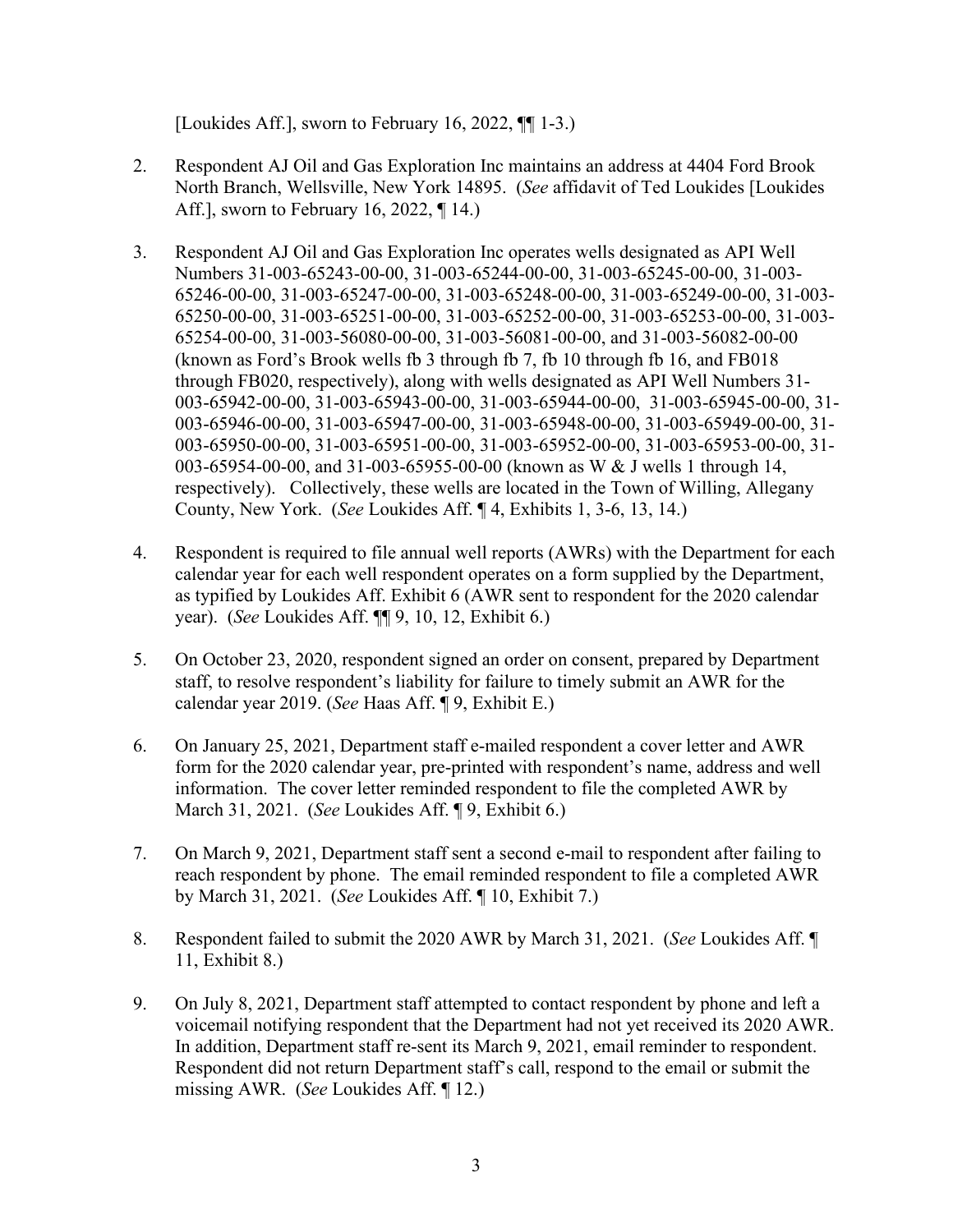- 10. On July 26, 2021, Department staff attempted to mail respondent, by certified mail, a notice of violation (NOV) advising respondent that respondent had failed to file an acceptable AWR by March 31, 2021. Included with the NOV was an order on consent to settle the matter within thirty days. The NOV advised respondent of the potential penalties for failing to submit the required AWR along with a fully executed copy of the order on consent. The NOV was mailed to respondent at the address listed on respondent's organizational report: 2811 Burdick Road, Bolivar, NY 13715; however, it was returned to the Department marked "forward expired." (*See* Loukides Aff. ¶ 13, Exhibit 2, 8.)
- 11. On August 20, 2021, Department staff re-mailed the NOV to respondent at 4404 Ford Brook North Branch, Wellsville, New York 14895. The notice of violation and consent order were mailed by certified mail return receipt requested and were received by respondent on August 23, 2021. (*See* Loukides Aff. ¶ 14, Exhibit 8, 9.)
- 12. On September 22, 2021, Department staff left a voicemail message with respondent, advising respondent that staff had still not received an acceptable AWR for 2020, signed order on consent or penalty payment. Staff advised respondent to submit the missing documents or to contact the Office of General Counsel. Respondent did not comply with any of staff's requests. (*See* Loukides Aff. ¶ 15.)
- 13. On November 22, 2021, Department staff received three of the five required pages of 2020 AWRs from respondent. In addition to the two missing AWR pages, respondent also failed to submit the signed order on consent and penalty payment. That same day, Department staff mailed the unacceptable AWR package back to respondent, by USPS First Class mail, along with a cover letter explaining that only three of the required five pages of AWRs were received and requesting that respondent submit the missing pages, signed order on consent and penalty payment. (*See* Loukides Aff. ¶ 16, Exhibit 10, 11.)
- 14. Department staff served the notice of hearing and complaint, statement of readiness, consent order and invoice, on respondent by certified mail, return receipt requested, pursuant to 6 NYCRR 622.3(a)(3), which were delivered on November 24, 2021. (*See* Haas Aff. ¶ 2, Exhibits B, C.)
- 15. Respondent did not answer the complaint which was dated November 22, 2021. (*See* Haas Aff. ¶ 3, Exhibit B.)
- 16. On December 13, 2021, Department staff received the two missing AWR pages, but determined that the submitted pages were unacceptable because respondent failed to provide complete production information, failed to properly total production data, and did not indicate the number of barrels sold. (*See* Loukides Aff. ¶ 17, Exhibit 12.)
- 17. On December 15, 2021, Department staff returned respondent's unacceptable 2020 AWR, by USPS First Class mail, along with a cover letter requesting that respondent correct the noted deficiencies and resubmit the corrected AWR along with the signed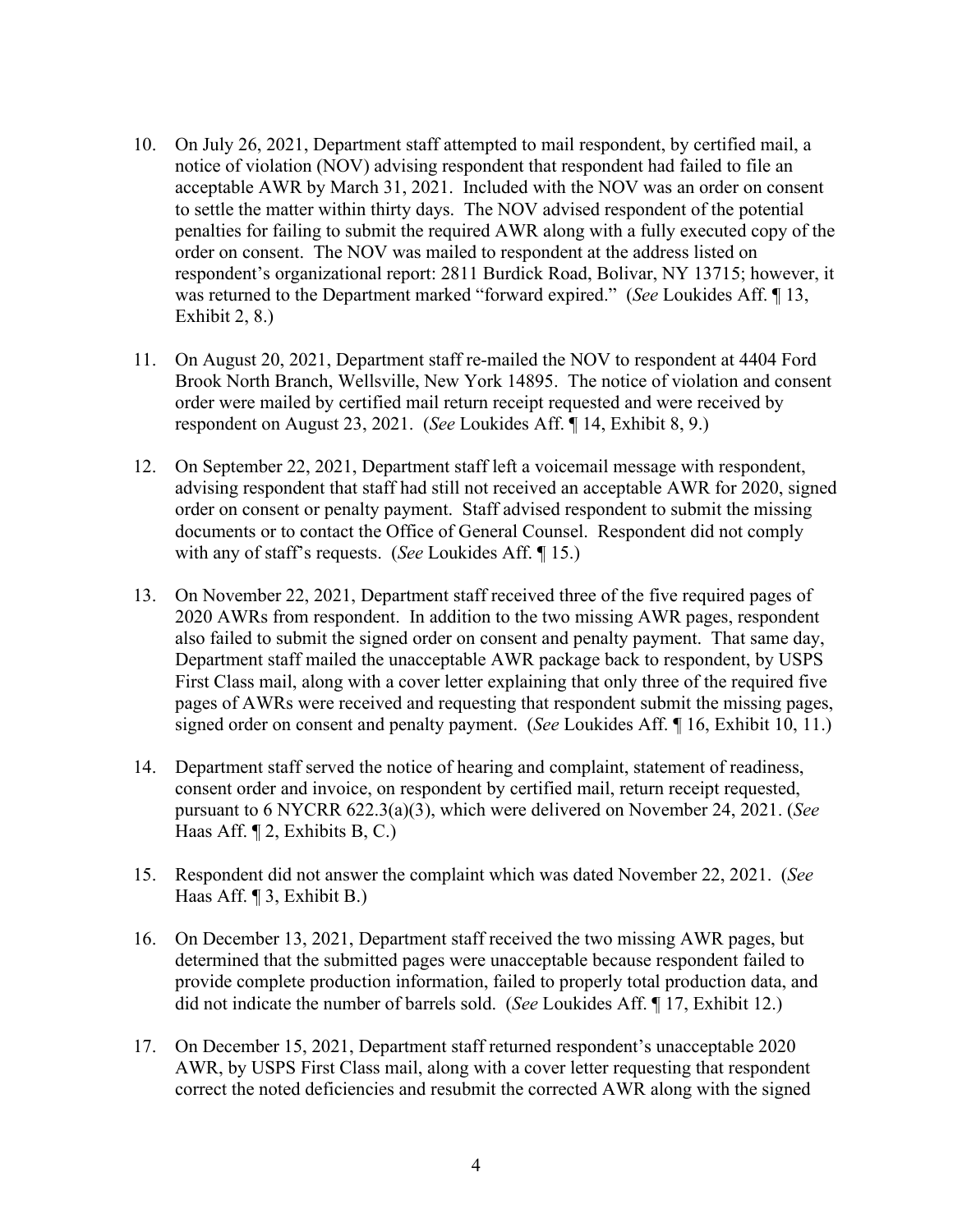order on consent and penalty payment. (*See* Loukides Aff. ¶ 18, Exhibit 13.)

- 18. On December 17, 2021, the Department received another completed 2020 AWR from respondent, however, respondent failed to make any of the requested corrections. (*See* Loukides Aff. ¶ 19.)
- 19. On December 23, 2021, Department staff once again returned respondent's unacceptable 2020 AWR, by USPS First Class mail, along with another cover letter instructing respondent to make the requisite corrections, submit the signed order on consent and remit the penalty payment. (*See* Loukides Aff. ¶ 20, Exhibit 14.)
- 20. Respondent failed to appear at the January 27, 2022 hearing (*see* Haas Aff. ¶ 4; Hearing Record.)
- 21. At the hearing on January 27, 2022, Department staff moved orally for a default judgment pursuant to 6 NYCRR 622.15. ALJ Caruso reserved on the oral motion, allowing the record to remain open for Department staff to submit the documentation required by 6 NYCRR 622.15(b). (*See* Hearing Record.)
- 22. Department staff served the Notice of Motion for Default Judgment, Motion for Default Judgment, and accompanying documents, on respondent by First Class Mail via USPS, pursuant to 6 NYCRR 622.15(d)(1) and 6 NYCRR 622.6(c)(1). (*See* affidavit of service of Melissa Evans, sworn to February 22, 2022.)

# Discussion

A respondent upon whom a complaint has been served must serve an answer within 20 days of receiving a notice of hearing and complaint (*see* 6 NYCRR 622.4[a]). A respondent's failure to file a timely answer "constitutes a default and a waiver of respondent's right to a hearing" (6 NYCRR 622.15[a]). In addition, attendance by a respondent at a scheduled prehearing conference or hearing is mandatory, and failure to attend constitutes a default and a waiver of the opportunity for a hearing (*see* 6 NYCRR 622.8[c]; *see also* 6 NYCRR 622.15[a] ["A respondent's … failure to appear at the hearing or the pre-hearing conference … constitutes a default and waiver of respondent's right to a hearing"]).

Upon a respondent's failure to answer a complaint or failure to appear for a pre-hearing conference or hearing, Department staff may make a motion to an ALJ for a default judgment. Such motion must contain:

"(1) proof of service upon respondent of the notice of hearing and complaint or such other document which commenced the proceeding;

"(2) proof of respondent's failure to appear or failure to file a timely answer;

"(3) consistent with CPLR 3215(f), proof of the facts sufficient to support the violations alleged and enable the ALJ and commissioner to determine that staff has a viable claim; "(4) a concise statement of the relief requested;

"(5) a statement of authority and support for any penalty or relief requested; and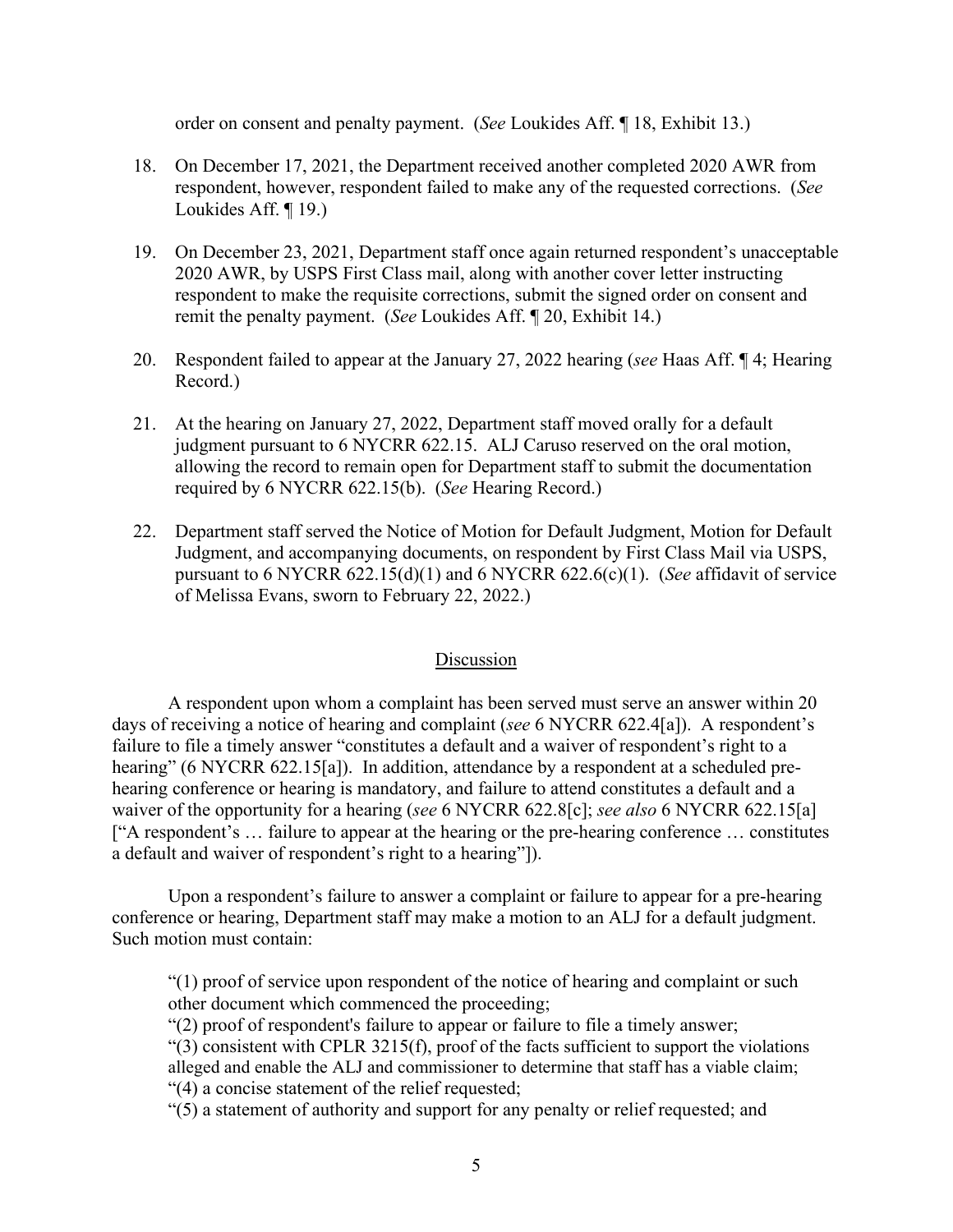"(6) proof of mailing the notice required by  $[6 \text{ NYCRR } 622.15(d)]$ , where applicable." (*see* 6 NYCRR 622.15[b][1] - [6] [effective September 16, 2020]).

As the Commissioner has held, "a defaulting respondent is deemed to have admitted the factual allegations of the complaint and all reasonable inferences that flow from them" (*Matter of Alvin Hunt, d/b/a Our Cleaners*, Decision and Order of the Commissioner, July 25, 2006, at 6 [citations omitted]). In addition, in support of a motion for a default judgment, staff must "provide proof of the facts sufficient to support the claim[s]" alleged in the complaint. (*Matter of Queen City Recycle Center, Inc.*, Decision and Order of the Commissioner, December 12, 2013, at 3.) Staff is required to support its motion for a default judgment with enough facts to enable the ALJ and the Commissioner to determine that staff has a viable claim (*see Matter of Samber Holding Corp.*, Order of the Commissioner, March 12, 2018 [*Samber*], at 1 [citing *Woodson v Mendon Leasing Corp.*, 100 NY2d 62, 70-71 (2003)]; *see also* 6 NYCRR 622.15[b][3], CPLR 3215[f]).

The record establishes that: (i) Department staff served the notice of hearing and complaint upon respondent; (ii) respondent failed to file an answer to the complaint, as directed in the cover letter and notice of hearing served with the complaint, and failed to appear for the adjudicatory hearing scheduled on January 27, 2022, as directed in the notice of hearing; (iii) Department staff's papers provide proof of the facts sufficient to support the violations alleged and enable me to determine that staff has a viable claim; (iv) Department staff's papers include a concise statement of the relief requested (*see* Motion for Default Judgment, Wherefore Clause; Haas Aff. Exhibit B [complaint]); (v) staff's motion includes a statement of authority and support for the penalty and relief requested (*see* Haas Aff. ¶¶ 10-16); and (vi) Department staff provided proof of service of the motion papers on respondent (*see* affidavit of service of Melissa Evans, sworn to February 22, 2022). Respondent did not file or serve a response to staff's motion. Based upon the foregoing, the Department is entitled to a default judgment in this matter pursuant to the provisions of 6 NYCRR 622.15.

Department staff's submissions in support of the motion for a default judgment provide proof of facts sufficient to enable me to determine that staff has a viable claim that respondent failed to timely file a complete and accurate AWR for the 2020 calendar year for respondent's fifteen Ford's Brook and fourteen W & J wells, in violation of 6 NYCRR 551.2(b).

Staff's complaint requested a total civil penalty of three thousand dollars (\$3,000). Staff's submissions on the motion for a default judgment elaborate on the requested civil penalty, discussing the Department's Civil Penalty Policy, *DEE-1*, and administrative precedent concerning similar violations (*see* Haas Aff. ¶¶ 10-16). Department staff typically seek a penalty of one thousand five hundred dollars (\$[1](#page-9-0),500) for the failure to submit an AWR.<sup>1</sup> Here, however, respondent has a history of noncompliance having previously settled the same violation by order on consent. Therefore, staff applied respondent's history of noncompliance as an aggravating factor in support of staff's three-thousand-dollar (\$3,000) penalty request. Department staff asserts that reporting requirements, such as those at issue here, provide the

<span id="page-9-0"></span><sup>1</sup> *See Matter of Sahlem*, Order of the Commissioner, January 4, 2021, *Matter of Gilray*, Order of the Commissioner, March 4, 2015, and *Matter of Buffalo China, Inc.*, Order of the Commissioner, October 27, 2013. For each demonstrated violation, the Commissioner assessed a civil penalty of \$1,500. (Haas Aff. ¶ 14).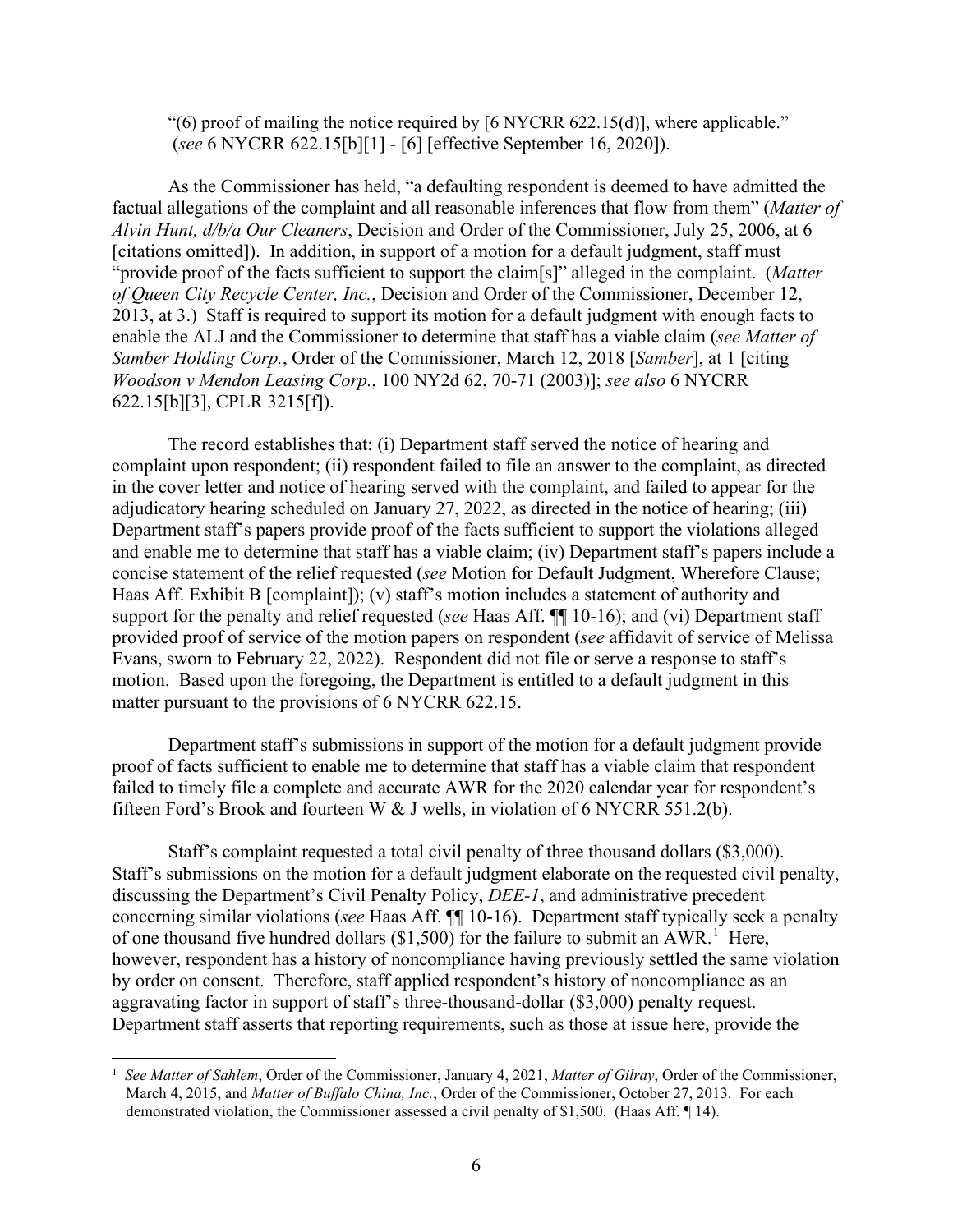Department with important information about the status of the State's resources. According to Department staff, the failure to timely submit AWRs may result in potential and actual environmental harm. Staff explains that the AWRs identify non-producing wells for plugging, and that the failure to plug non-producing wells may result in contamination of groundwater with petroleum products, and the release of harmful greenhouse gases. In addition, Department staff transmits production information to affected State agencies and local governments for real property tax purposes. (*See* Haas Aff. ¶ 13; Loukides Aff. ¶ 22.)

ECL 71-1307(1) provides that any person who violates any provision of ECL article 23 or commits any offense described in ECL 71-1305 shall be liable for a penalty of up to eight thousand dollars (\$8,000) for the first day of violation and up to two thousand dollars (\$2,000) per day for each day the violation continues. ECL 71-1305(2) provides that it is unlawful for any person to violate any rule or regulation promulgated pursuant to ECL article 23, which would include the regulatory requirement at issue here -- 6 NYCRR 551.2(b). Department staff's proposed civil penalty of three thousand dollars (\$3,000) is consistent with the Department's Civil Penalty Policy (DEE 1, issued June 20, 1990) as well as applicable provisions of ECL article 71 and prior Commissioner orders. Furthermore, staff demonstrated the importance of AWRs to the regulatory scheme. Although respondent eventually filed an AWR for the 2020 calendar year, Department staff deemed the filing to be unacceptable. Department staff have repeatedly identified the specific corrections required to make respondent's AWR acceptable and have given respondent multiple opportunities to make those corrections. Nonetheless, as of the date of this report, the deficiencies in respondent's AWR remain. The Commissioner has previously held that "the timely filing of complete and accurate AWRs is critical to the regulatory requirements of this program" (*see Buffalo China, Inc.*, Order of the Commissioner, October 27, 2013, at 2). Accordingly, I conclude that the penalty of three thousand dollars (\$3,000) requested by Department staff, is supported and appropriate.

# Conclusion of Law

By failing to timely file complete and accurate annual well reports for the 2020 calendar year for the fifteen Ford's Brook and fourteen W & J wells, respondent AJ Oil and Gas Exploration Inc violated 6 NYCRR 551.2(b).

# Recommendation

Based upon the foregoing, I recommend that the Commissioner issue an order:

- 1. granting Department staff's motion for default;
- 2. holding that respondent AJ Oil and Gas Exploration Inc violated 6 NYCRR 551.2(b) by failing to timely file complete and accurate annual well reports for the 2020 calendar year for Ford's Brook wells fb3 through fb7, fb 10 through 16, FB018 through FB020 and W & J wells 1 through 14 (API Well Numbers 31-003-65243-00- 00, 31-003-65244-00-00, 31-003-65245-00-00, 31-003-65246-00-00, 31-003-65247- 00-00, 31-003-65248-00-00, 31-003-65249-00-00, 31-003-65250-00-00, 31-003- 65251-00-00, 31-003-65252-00-00, 31-003-65253-00-00, 31-003-65254-00-00, 31-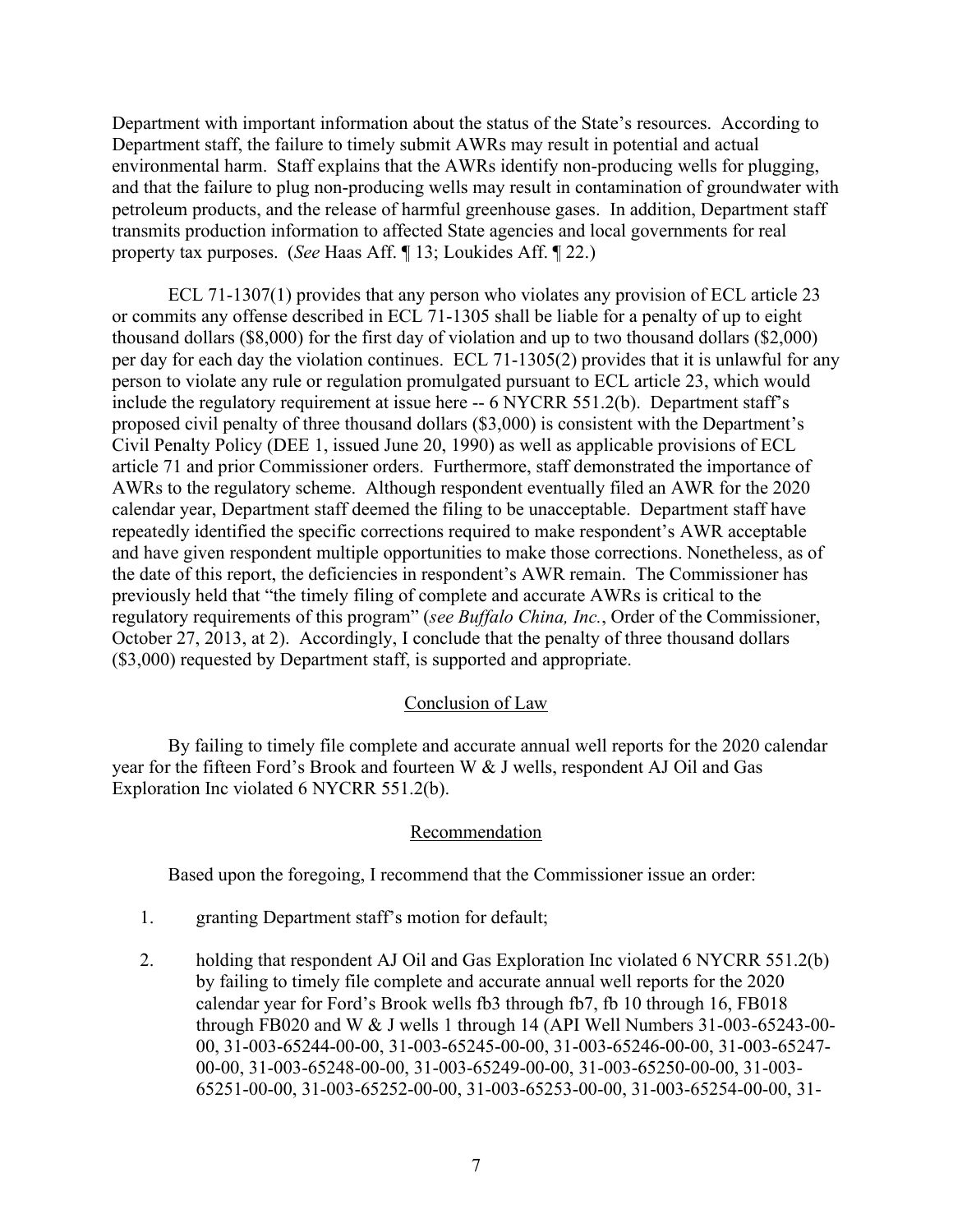003-56080-00-00, 31-003-56081-00-00, 31-003-56082-00-00, 31-003-65942-00-00, 31-003-65943-00-00, 31-003-65944-00-00, 31-003-65945-00-00, 31-003-65946-00- 00, 31-003-65947-00-00, 31-003-65948-00-00, 31-003-65949-00-00, 31-003-65950- 00-00, 31-003-65951-00-00, 31-003-65952-00-00, 31-003-65953-00-00, 31-003- 65954-00-00, and 31-003-65955-00-00 respectively).

- 3. directing respondent AJ Oil and Gas Exploration Inc to submit a complete and accurate annual well report for the 2020 calendar year within thirty (30) days of the service of the Commissioner's order upon respondent;
- 4. directing respondent AJ Oil and Gas Exploration Inc to pay a civil penalty in the amount of three thousand dollars (\$3,000) within thirty days (30) of the service of the Commissioner's order upon respondent; and
- 5. directing such other and further relief as he may deem just and appropriate.

 $/s/$ Timothy M. MacPherson Administrative Law Judge

Dated: Albany, New York April 8, 2022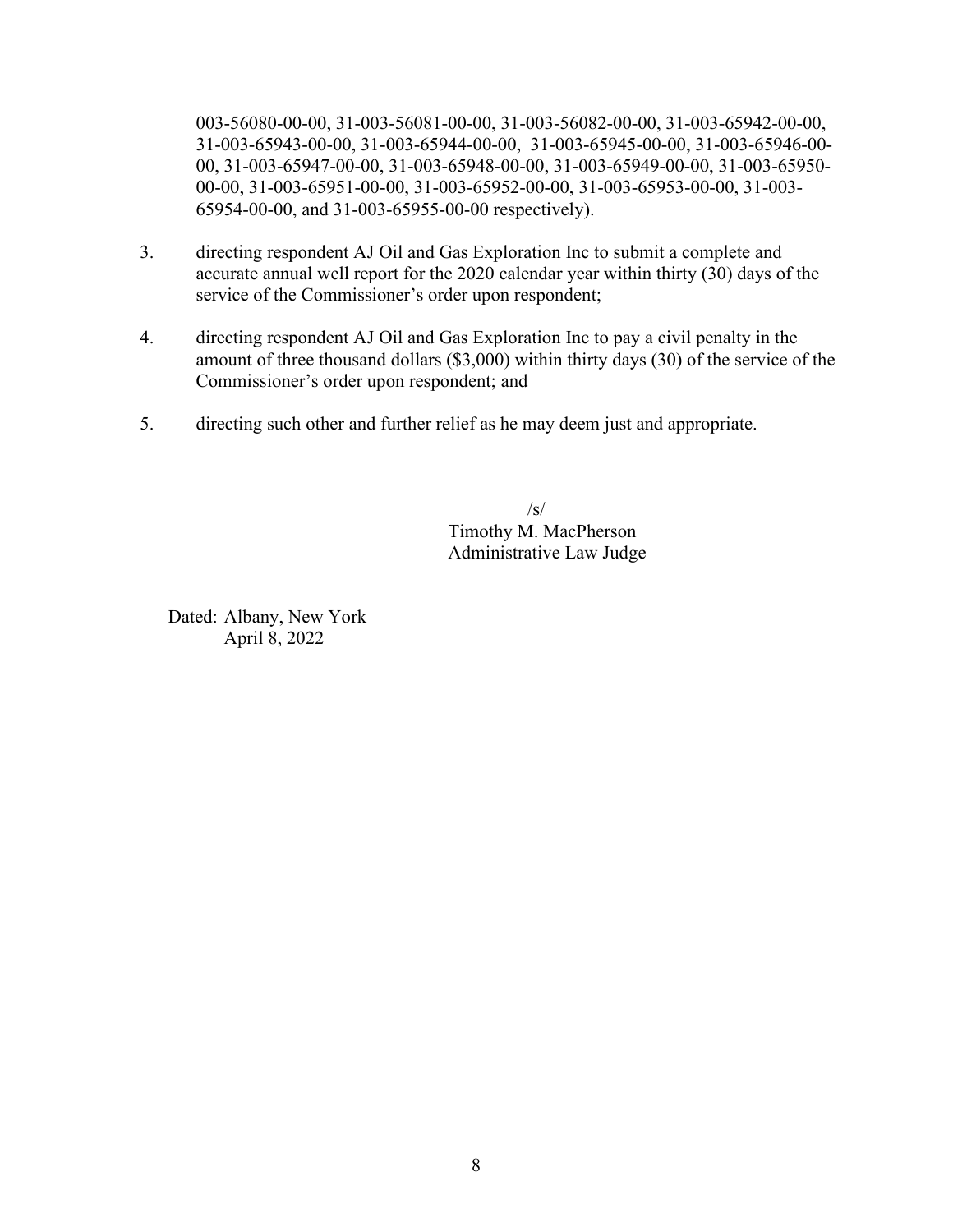# **APPENDIX A**

## *Matter of AJ Oil and Gas Exploration Inc* DEC Case No. CO 9-20210709-70 Motion for Default Judgment

- 1. Cover letter dated February 22, 2022, from Anne Haas, Esq., filing and attaching staff's motion papers.
- 2. Notice of Motion for Default Judgment, dated February 22, 2022.
- 3. Motion for Default Judgment, dated February 22, 2022, attaching Exhibit A:
	- A. Affirmation of Anne Haas, Esq., dated February 22, 2022, attaching Exhibits B-E;
	- B. Cover letter to AJ Oil and Gas Exploration Inc, Notice of Hearing, Complaint and Statement of Readiness, all dated November 22, 2021, along with a proposed Order on Consent and Invoice;
	- C. Affidavit of Service of Melissa Evans, sworn to January 3, 2022, attaching United States Postal Service (USPS) electronic proof of delivery;
	- D. NYS Department of State, Division of Corporations, Entity Information regarding AJ Oil and Gas Exploration Inc, dated February 6, 2022; and
	- E. Matter of AJ Oil and Gas Exploration Inc, Order on Consent, dated November 13, 2020.
- 4. Affidavit of Ted Loukides, sworn to February 16, 2022, attaching Exhibits 1-14:
	- 1. Map depicting location of wells on property operated by AJ Oil and Gas Exploration Inc along with list of 29 wells operated by AJ Oil and Gas Exploration Inc;
	- 2. Organizational Report for AJ Oil and Gas Exploration Inc sworn to September 18, 2012;
	- 3. Request for Well Transfer from H & M Oil Company, to AJ Oil and Gas Exploration Inc, sworn to May 30, 2012;
	- 4. Request for Well Transfer from Walter B Sturdevant, to AJ Oil and Gas Exploration Inc, sworn to October 11, 2012;